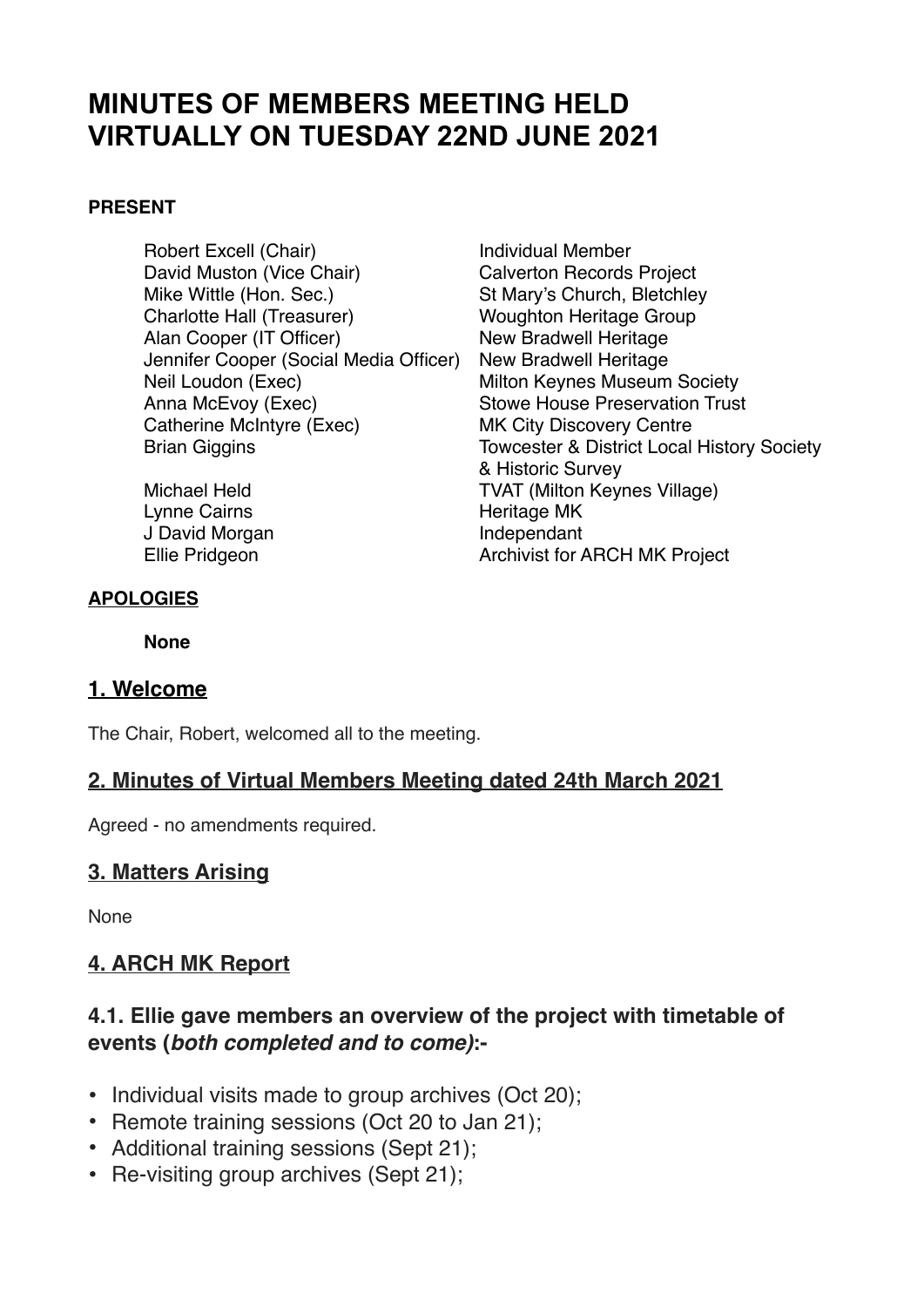- Delivery of recommendations report summarising work undertaken and any future options (Dec 21);
- Final Report completed (Dec 21).

## **4.2. Ellie also took members through the slides presented** (*Slides 7 to 10)*:-

- Slide 7 Training Session 1 / Care, handling & storage of documents;
- Slide 8 Training Session 2 / Digitisation & copyright (*mainly technical issues*);
- Slide 9 Training Session 3/ Cataloguing (*best ways to do this*). NB: An EXCEL template was supplied for this; and
- Slide 10 Training Session 4 / Handling documents & Exhibitions (*outstanding training session awaiting in-person opportunities after relaxation of COVID restrictions*). NB: Hopefully from September 2021.

## **4.3. Questions arising**

Lynne Cairns raised a question around digitisation limitations over time?

It was accepted that 'tech platforms' can change and that digitisation should only be part of any preservation solution. Parchment is known to be the most long lasting / tested method to-date and relying on digitisation only is not an alternative way forward in itself. Ellie gave the example of the late 90's FAX documents that can no longer be read as the ink and paper used is fading with time. Digitisation can only be part of a solution.

## **NB: Robert indicated that members can come along to the last session even if they have not taken part in the previous sessions when it is run**.

## **5. HoD's 2021**

It was noted that HoD's will be held between the10th & 19th September 2021. The theme is 'Edible England / Food & Farming'. Some 150 events are currently planned. The advertising deadline has gone past **but members can still apply to MKHA for a small grant towards costs for an event over this period (***i.e cost of hall bookings etc)***.**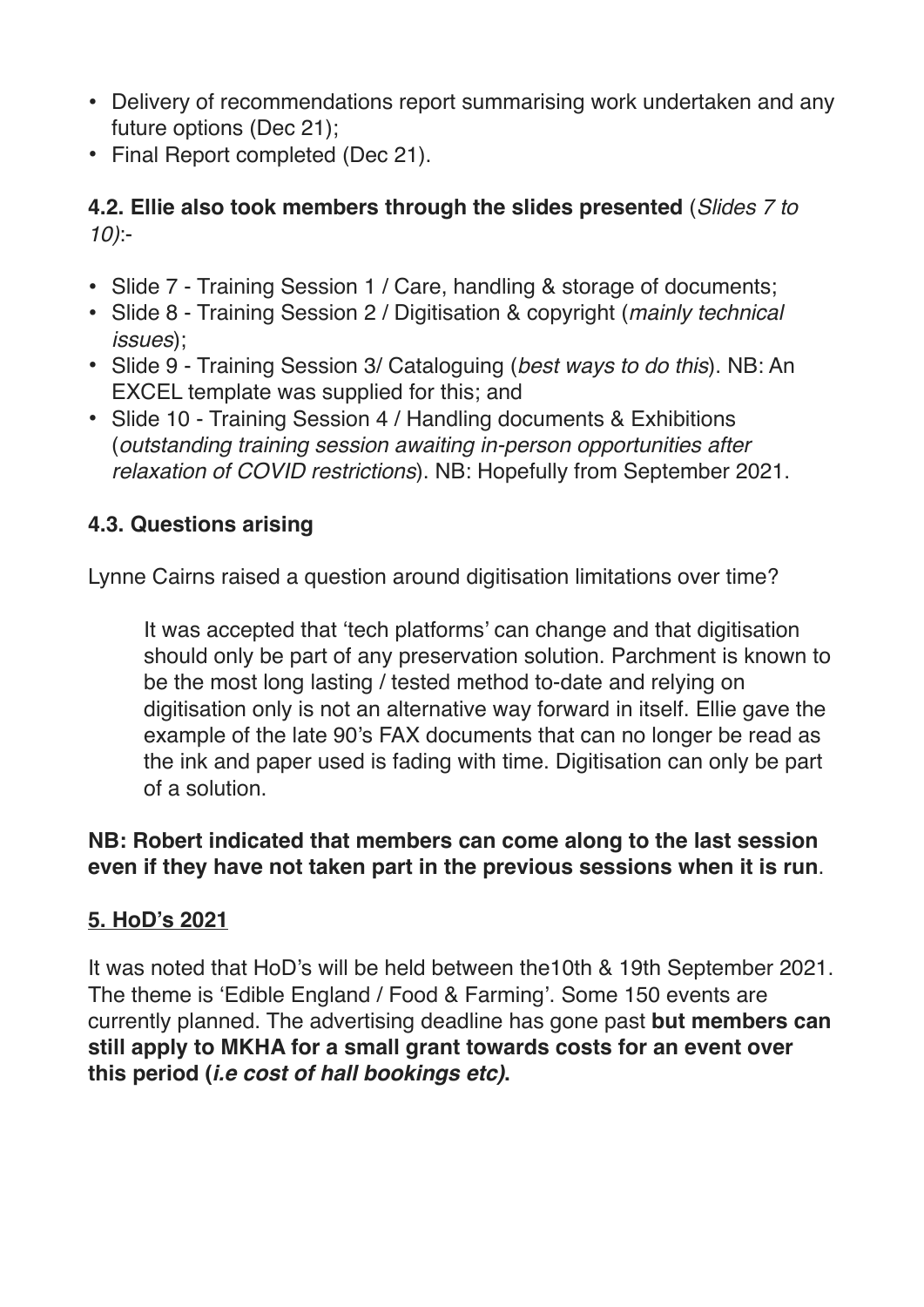## **6. Festival of History 2022**

**It was noted that this event has been rescheduled for 10th / 11th June 2023** and that various organisations like Bletchley Parks Trust, Parks Trust, CDC are all on board under this Heritage MK event.

## **7. Treasurer's Report**

Overall amount in Bank Account is £29769.05 (*see slide 14 for breakdown*). *NB: It was noted that figure was a little top heavy as it still included money for MKHA Archive project.* 

It was also noted that the grant money for this year from MK Council had not been received as yet. (*NB: KEY to funding this year is to be able to encourage groups to start up again after such a long closure due to COVID19 and provide finance to assist where appropriate).* 

#### **8. Grants** (*see slide 15)*

#### **8.1. Bucks Archilogical Society**

It was noted that £550 has been granted for this project.

#### **8.2. New Grant Applications**

#### **8.2.1. Bucks Gardens Trust**

This is a project to survey and record important local gardens across Buckinghamshire. MKHA see this as a worthwhile project but are awaiting further information to be provided before making a decision.

It was noted that the intention was to make this material freely available to the public. The intention is to also digitise the work undertaken.

## **MKHA encourage members to make applications for grants. MKHA are happy to talk members through the process where required.**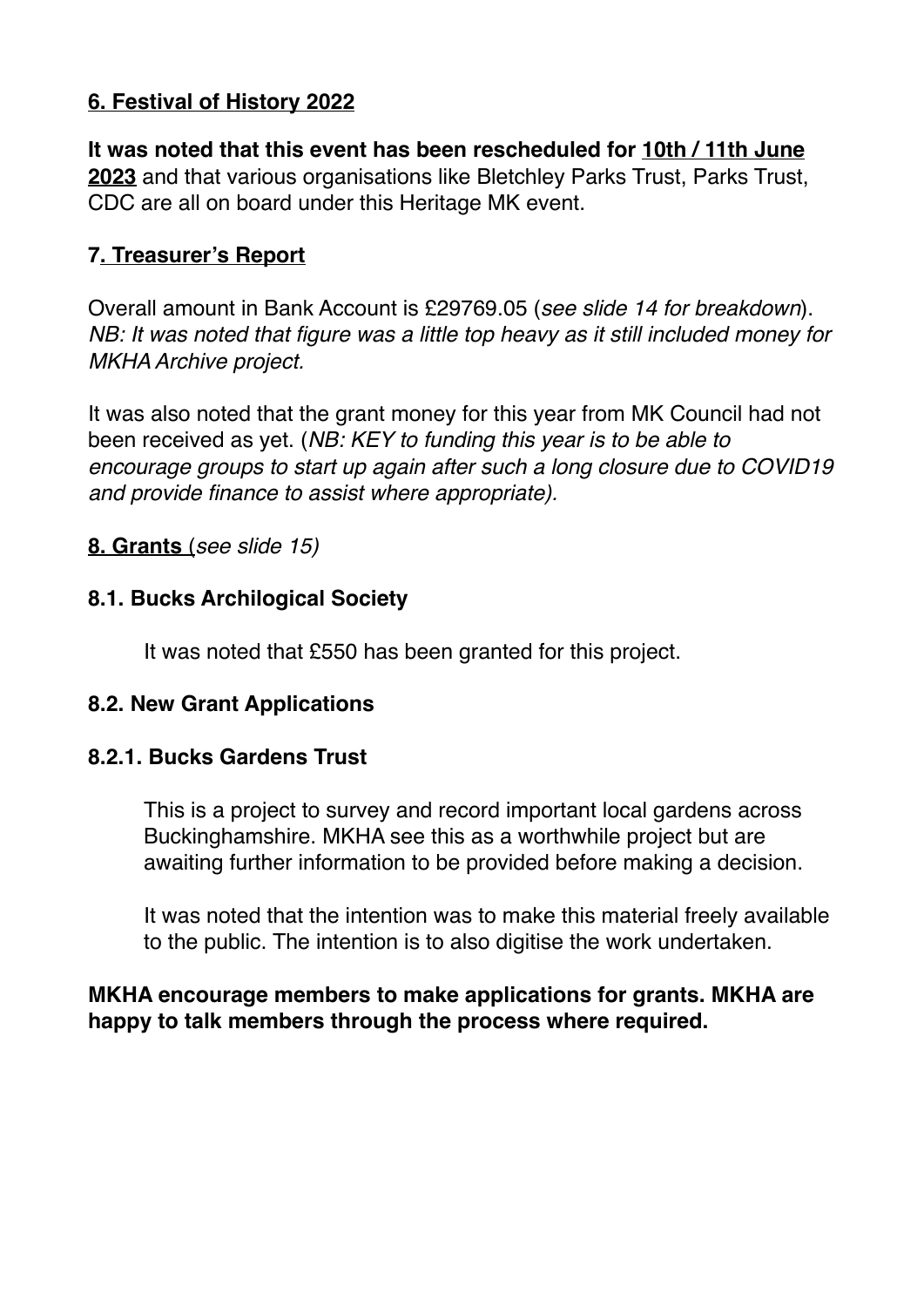## **9.A. Members Reports** (see slides / verbal reports)

#### **9.1. New Bradwell Heritage**

Alan Cooper expressed his thanks for the ARCH MK Project that had enabled their group to update their cataloging process and put in place an enhanced storage process.

#### **9.2. Stowe House**

Slides 17/18 were shown of the two rooms that have or are under going restoration over lockdown, in particular the new replica fireplace (*the original is in Madrid Santander Bank Building*). Anna pointed out the colour scheme which was unusual dating from the 1960's - gold, silver & pink.

## **It was noted that the House will be open again to the public (t***o see all of this work***) from 1st July 2021**.

#### **9.3. Calverton Group** *(slide 19)*

David indicated that the group celebrated its 25th Anniversary on the 18th June 2021. Like many groups the past 18 months have been difficult. The village green was in the process of having a make over. Moving forward new members had joined and were enthusiastically taking things on board.

## **9.4. CDC**

Catherine updated on the cultural grant received from the Government which has been used to acquire and install new modern shelving (*metal roll & tracking - see slide*). This has been a great improvement and made life much better for CDC.

## **9.5. St Marys Church, Bletchley**

Mike indicate that the church was taking part over the HoD's and will be open each afternoon of the 18/19th September 2021. The church will also be opening to the public again from Thursday 1st July 2021 from 2 to 4pm each week through to the last Thursday in September 2021. Work continued on the translation of old documentation into modern day English.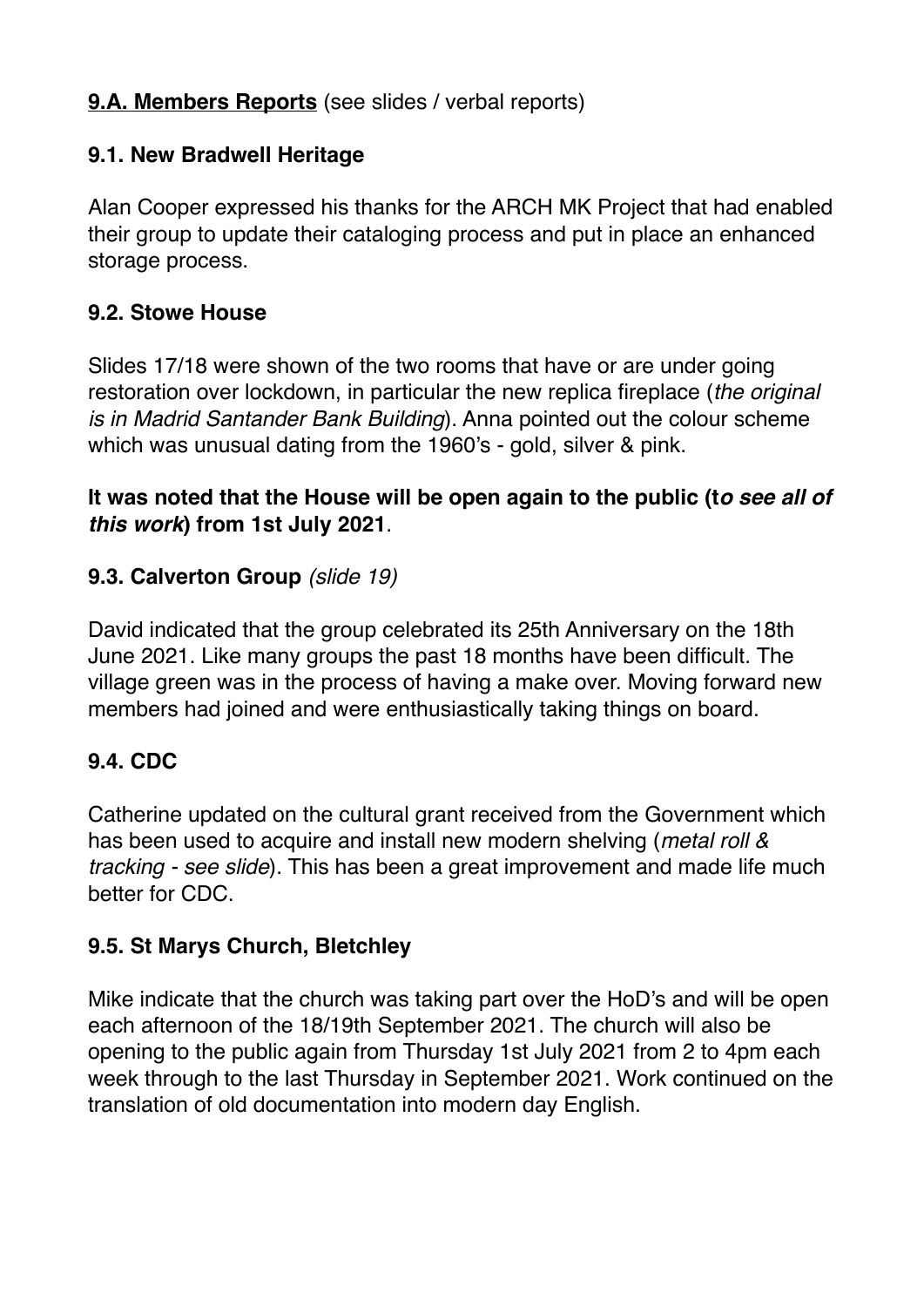## **9.6. Towcester & District Local History Group**

Brian indicated that meetings continued on-line but that hoped to combine both on-line (*particularly in the Winter months*) and in-person meetings as soon as possible. They had issued a questionnaire to members and are awaiting feedback. The 'Riverside' venue will be available to them hopefully in the Autumn but in reality the group may not start up there again until 2022.

## **A short discussion was had around the benefits of blending on-line with in-person meetings as a way forward for groups in general.**

## **9.7. TVAT**

Michael indicated that the group was rather 'moth balled' currently. MKHA indicate that if the group required any financial support to get going again this was what this years grant had been awarded for.

## **9.8. Milton Keynes Museum Society**

Neil indicated that the group like many had been inactive due to COVID19 however the museum itself had taken the opportunity across lockdown to put in place new exhibition areas, new train track and children's gallery ready for reopening. The museum has now reopened using pre-booked tickets.

## **9.9. Woughton Heritage Centre**

Charlotte indicated that the group had struggled over the last 18 months. Some archive work has taken place.

## **9.B. Spectrum-on-Air**

David Morgan from Spectrum-on-Air across MK and wider (*including International Broadcasting*) provided a run down on the benefits of publicising heritage work across the radio and internet.

David indicated that he was introducing a new program called 'Heritage Matters' in July 2021 once a week (with repeats). He wanted to celebrate MK as a whole from a heritage point of view, the diverse cultures and languages and history across the area. Demonstrating that this can be done for a 'New Town' like MK will illustrate the importance and effectiveness this sort of promotion of MK can bring. David encouraged groups to get involved, to contact him and get their group promoted etc.